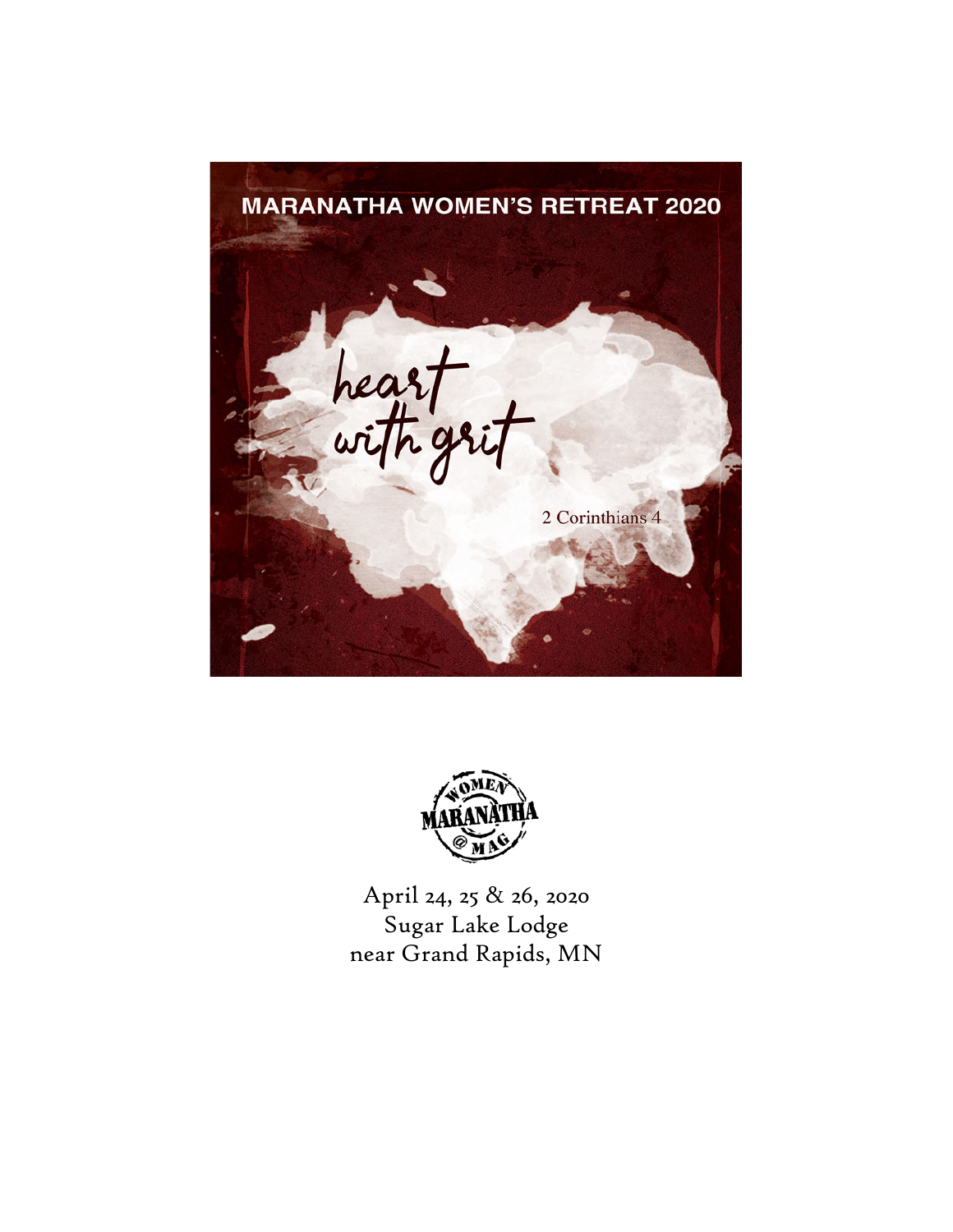## 2020 Maranatha Women's Retreat *Tentative* Conference Schedule (Subject to change!)

### FRIDAY, April 24, 2020

| 4:00PM-6:00PM     | Welcome at Sugar Lake Lodge lobby |
|-------------------|-----------------------------------|
| 5:00PM-6:30PM     | Merchandise Table Open            |
| 7:00PM-9:00PM     | <b>Plenary Session</b>            |
| $9:00$ PM-12:00AM | ENJOY connect time!               |

#### SATURDAY, April 25, 2020

| 8:00AM-8:45AM     | Merchandise Table Open            |
|-------------------|-----------------------------------|
| 9:00AM-12:15PM    | <b>Workshops</b>                  |
| 12:15PM-5:00PM    | <b>BREAK</b>                      |
| 5:00PM            | Kiddie Cocktails & Banquet Dinner |
| 7:30PM            | <b>Plenary Session</b>            |
| Ending by 11:30PM | Dance Party                       |

### SUNDAY, April 26, 2020

| 9:00AM-9:30AM  | Merchandise table open            |
|----------------|-----------------------------------|
| 9:30AM-11:30AM | <b>Plenary Session</b>            |
| 11:00AM        | *Sugar Lake Lodge checkout*       |
|                | (please check out before session) |



Maranatha Women's Retreat 2020

http://www.realchurch.org/women/womens-retreat/

Registration Contacts: FLC – Kathy Kirkup & Mallorie Thorsen CLC - Denise Murphy

Sugar Lake Lodge 37584 Otis Lane, Cohasset, MN 55721 www.sugarlakelodge.com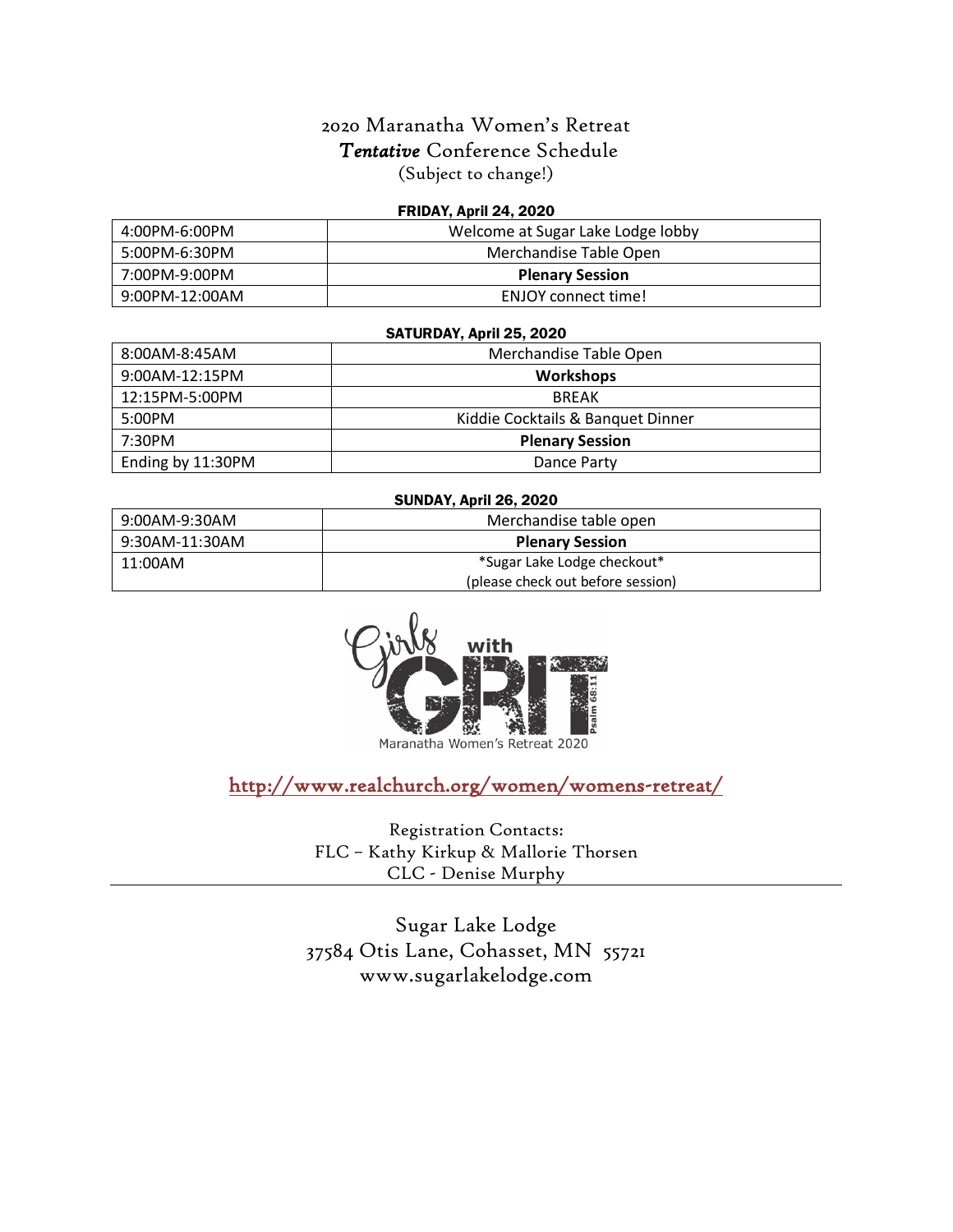**Registration fees Feb 2 – Feb 16:**

**~ \$100 Regular Attendee (fee goes to \$110 on 2/17)**

**~ \$70 Student & Senior 65+ (fee goes to \$80 on 2/17)**

**What does this Include?** All sessions, activities (unless otherwise noted), Saturday and Sunday breakfasts, and Saturday dinner banquet.

**How to register: Register & reserve your room ONLINE or at Maranatha** Forest Lake or Chisago Lakes Campus lobbies on Sundays or Wednesdays, February 2th - February 16th. **We highly encourage you to register online which you can do ANYTIME once reg opens on 2/2!**

**Payment types accepted:** credit card (online or in person), check or cash (must register in person), to make other arrangements contact us at registration@realchurch.org.

**ONLINE Registration is HERE!!! We are so excited for this shift! Go to this web address and click "REGISTER HERE"!**

http://www.realchurch.org/women/womens-retreat/

**Online registration will be available at 10am on Feb 2.**

# **Hotel Information:**

Price is **\$70 PER PERSON based on double occupancy (**plus an additional 9.875% tax) for the **entire weekend's lodging**, which is paid upon your arrival at Sugar Lake Lodge. *If you would like a studio to yourself, the cost will be \$140 for the weekend.*

| LOUQING DESCRIPTIONS. |            |                                              |  |
|-----------------------|------------|----------------------------------------------|--|
| \$70/person           | Studio     | Will be one of the following configurations: |  |
|                       | Sleeps 2-3 | 1 king, 2 fulls, or 1 queen bed.             |  |
| \$70/person           | 2 Bedroom  | Will be one of the following configurations: |  |
|                       | Sleeps 4-6 | 2 queens, or 1 king & 2 fulls.               |  |
|                       |            | Also includes a full kitchen & living area.  |  |
| \$70/person           | 3 Bedroom  | Combine Studio & 2 Bedroom                   |  |
|                       | Sleeps 6-9 |                                              |  |

*Lodging descriptions:*

**\*\*\*Sugar Lake will charge each person their room payment of \$70 plus tax at the time of check-in on Friday, 4/24, after 4pm.\*\*\***

## **Donate to the Jo Ellen Davis Retreat Scholarship Fund!**

We are excited to announce the naming of our scholarship fund in memoriam of Jo Ellen Davis who was passionate about getting women to retreat! Donate a full scholarship, registration or hotel cost only, any amount helps get those women not able to attend due to financial constraints! You can do this online or in person! Questions? Email us - registration@realchurch.org.